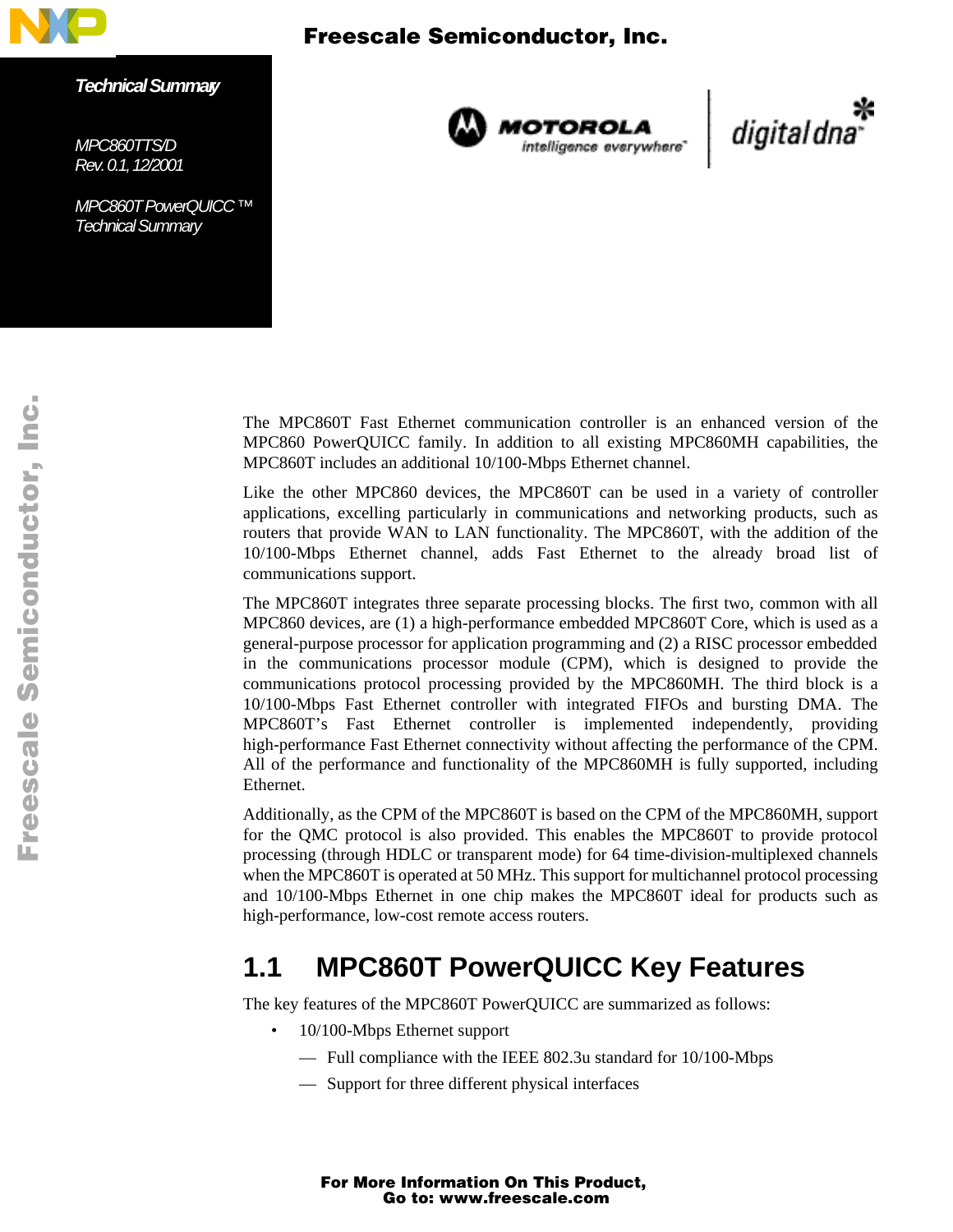

#### **MPC860T PowerQUICC Key Features**

- 100-Mbps 802.3 media-independent interface (MII)
- 10-Mbps 802.3 media-independent interface
- 10-Mbps 7-wire interface
- Support for half-duplex 100-Mbps operation (at 33-MHz system clock rate and above)
- Support for full-duplex 100-Mbps operation (at 50-MHz system clock rate and above)
- Large on-chip transmit and receive FIFOs to support a variety of bus latencies
- Retransmission from transmit FIFO following a collision
- Automatic internal flushing of the receive FIFO for runts and collisions
- Off-chip buffer descriptor rings of user-definable size that allow nearly unlimited flexibility in management of transmit and receive buffer memory
- 10/100-Mbps media access control (MAC) features
	- Address recognition
		- Broadcast
		- Single station address
		- Promiscuous mode
		- Multicast hashing
	- Full support of the media-independent interface
	- Interrupt modes
		- Per-frame
		- Per-buffer (selectable buffer interrupt functionality using the I bit is not supported)
	- Automatic interrupt vector generation for receive and transmit events

Categories: transmit interrupt, receive interrupt, non-time critical interrupt

- Ethernet channel bursts data to/from external memory
- Embedded MPC860T Core with 87 MIPS at 66 MHz (using Dhrystone 2.1)
	- Single-issue, 32-bit version of the embedded MPC860T Core (fully compatible with the PowerPC user instruction set architecture; refer to the Programming Environments Manual for 32-Bit Implementations of the PowerPC Architecture, REV 2(MPCFPE32B/AD) for more information) with 32- x 32-bit fixed-point registers
		- Embedded core performs branch folding and branch prediction with conditional prefetch, but without conditional execution
		- 4-Kbyte data cache and 4-Kbyte instruction cache, each with an MMU
		- Instruction and data caches are two-way, set associative, physical address, 4-word line burst, least recently used (LRU) replacement, lockable on cache line granularity
		- MMUs with 32-entry, fully-associative instruction and data TLBs
		- MMUs support multiple page sizes of 4 Kbytes, 16 Kbytes, 256 Kbytes, 512 Kbytes, and 8 Kbytes; 16 virtual address spaces and 8 protection groups
		- Advanced on-chip-emulation debug mode
	- Up to 32-bit data bus (dynamic bus sizing of 8, 16, and 32 bits provided through memory controller)
	- 32 address lines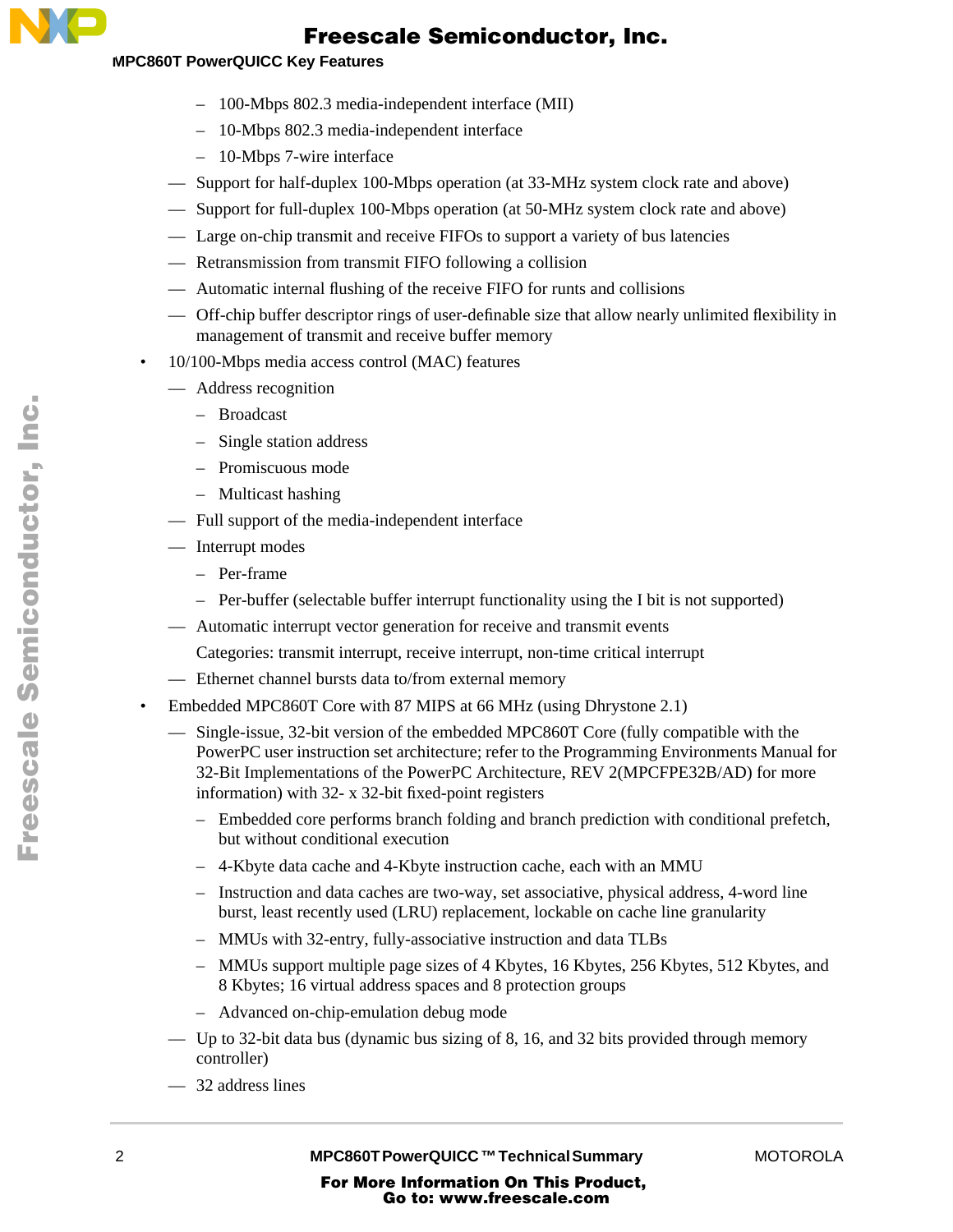

**MPC860T PowerQUICC Key Features**

- Complete static design (0- to 66-MHz operation)
- System integration unit (SIU)
	- Bus monitor
	- Spurious interrupt monitor
	- Software watchdog
	- Periodic interrupt timer
	- Low-power stop mode
	- Clock synthesizer
	- Decrementer defined by the PowerPC Architecture
	- Time base and RTC defined by the PowerPC Architecture
	- Reset controller
	- IEEE 1149.1 test access port (JTAG)
	- Memory controller (eight bank)
		- Contains complete dynamic random-access memory (DRAM) controller
		- Each bank may be a chip select or  $\overline{RAS}$  to support a DRAM bank
		- Up to 15 wait states programmable per memory bank
		- Glueless interface to DRAM single in-line memory modules (SIMMs), static random-access memory (SRAM), electrically programmable read-only memory (EPROM), Flash EPROM, etc.
		- DRAM controller programmable to support most size and speed memory interfaces
		- Four  $\overline{CAS}$  lines, four  $\overline{WE}$  lines, one  $\overline{OE}$  line
		- Boot chip select available at reset (options for 8-, 16-, or 32-bit memory)
		- Variable block sizes, 32 Kbytes to 256 Mbytes
		- Selectable write protection
		- On-chip bus arbitration logic
	- General-purpose timers
		- Four 16-bit timers or two 32-bit timers
		- Gate mode can enable/disable counting
		- Interrupt may be masked on reference match and event capture
	- Interrupts
		- Seven external interrupt request (IRQ) lines
		- 12 port pins with interrupt capability
		- 16 internal interrupt sources
		- Programmable priority between SCCs (serial communication controllers)
		- Programmable highest priority request
	- PCMCIA interface
		- Master (socket) interface, release 2.1 compliant
		- Supports two independent PCMCIA sockets

MOTOROLA **MPC860T PowerQUICC ™ Technical Summary** 3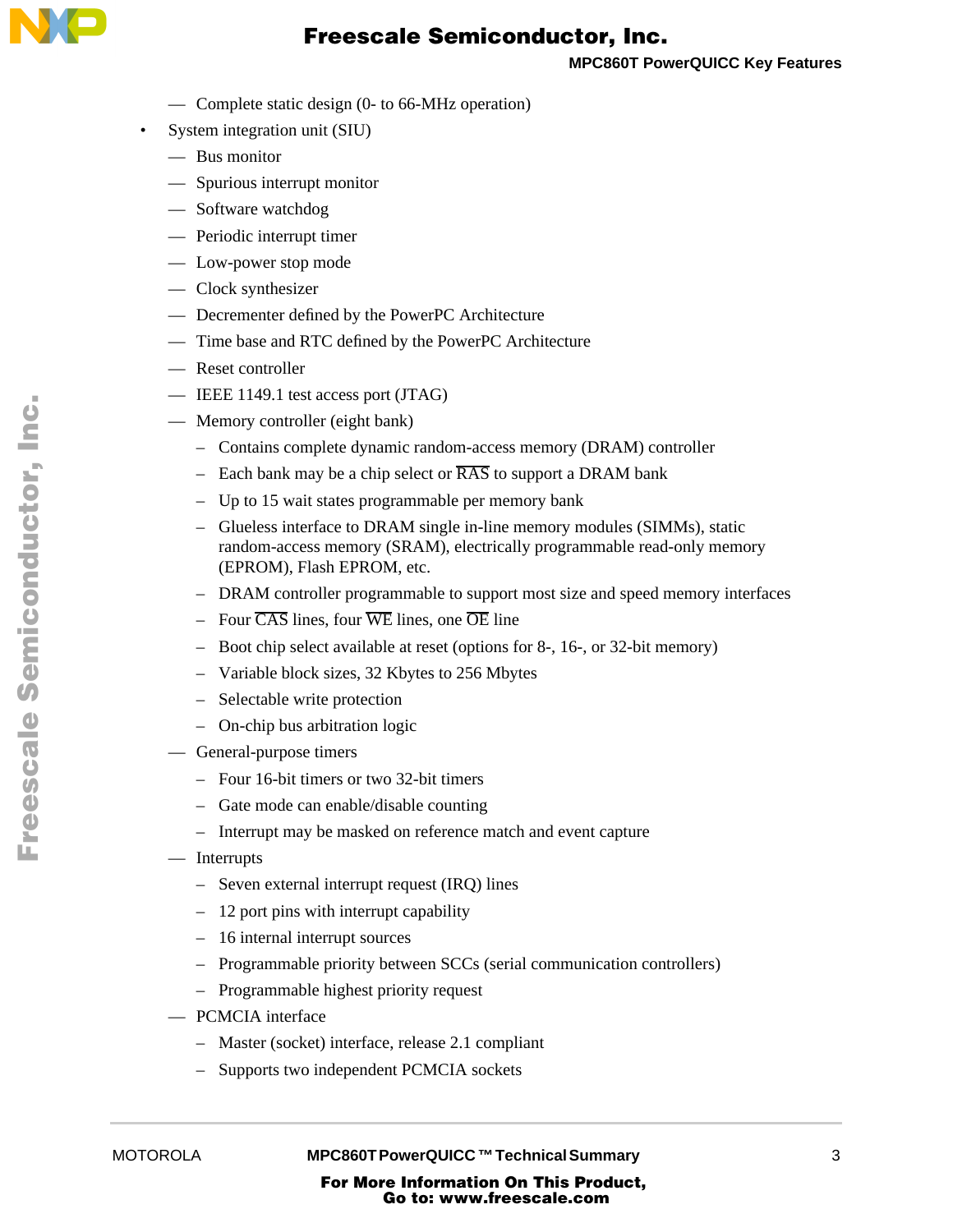

#### **MPC860T PowerQUICC Key Features**

- 8 memory or I/O windows supported
- Communications Processor Module (CPM)
	- Supports all functionality and performance of MPC860MH
	- RISC processor
	- Communication-specific commands (for example, graceful stop transmit, close receive buffer descriptor, RxBD)
	- Up to 384 buffer descriptors
	- Supports continuous mode transmission and reception on all serial channels
	- Up to 5 Kbytes of dual-port RAM
	- 16 serial DMA (SDMA) channels
	- Three parallel I/O registers with open-drain capability
	- Four baud rate generators
		- Independent (may be connected to any SCC or SMC)
		- Baud rate changes allowed during operation
		- Autobaud support option
	- Four SCCs (serial communication controllers)
		- QMC microcode for protocol processing of 64 time-division-multiplexed channels
		- Ethernet/IEEE 802.3u on SCC1–4, supporting full 10-Mbps operation
		- HDLC/SDLC™ (all channels supported at 2 Mbps)
		- HDLC bus (implements an HDLC-based local area network (LAN))
		- Asynchronous HDLC supports PPP (point-to-point protocol)
		- AppleTalk™
		- Universal asynchronous receiver transmitter (UART)
		- Synchronous UART
		- Serial infrared (IrDA)
		- Binary synchronous communication (BISYNC)
		- Totally transparent (bit streams)
		- Totally transparent (frame based with optional cyclic redundancy check (CRC))
	- QMC microcode features
		- Up to 64 independent communication channels on a single SCC
		- Arbitrary mapping of 0–31 channels to any of 0–31 TDM time slots
		- Supports either transparent or HDLC protocols for each channel
		- Independent transmit and receive buffer descriptors and event/interrupt reporting for each channel
		- Running QMC microcode independently on multiple SCCs allows even more channels (for example, 64 at 50-MHz system frequency)
	- Two SMCs (serial management channels)
		- UART
		- Transparent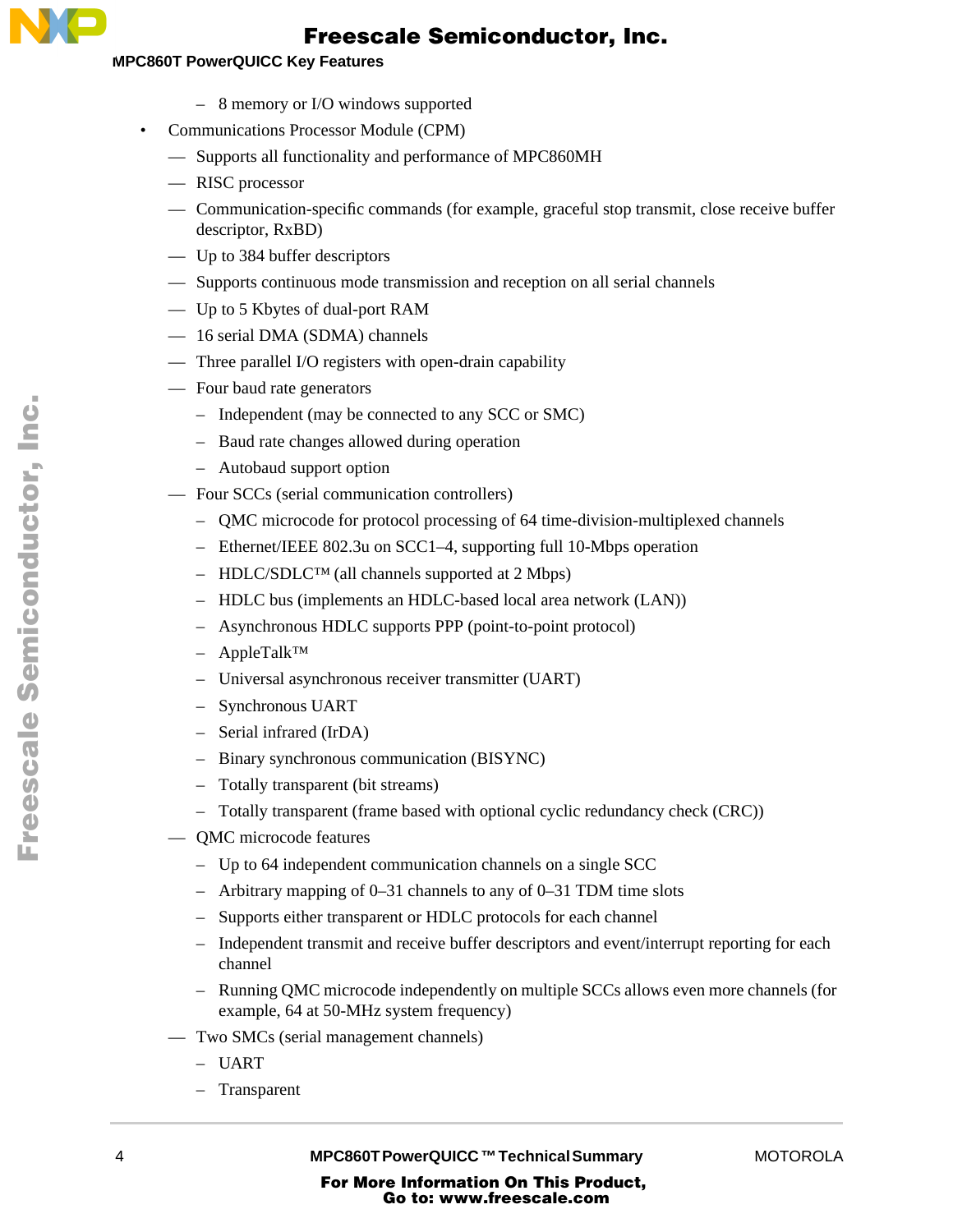

- General circuit interface (GCI) controller
- May be connected to the time-division-multiplexed (TDM) channels
- One SPI (serial peripheral interface)
	- Supports master and slave modes
	- Supports multimaster operation on the same bus
- One  $I^2C$  (inter-integrated circuit) port
	- Supports master and slave modes
	- Multimaster environment support
- Time slot assigner
	- Allows SCCs and SMCs to run in multiplexed and/or nonmultiplexed operation
	- Supports T1, CEPT, PCM highway, ISDN basic rate, ISDN primary rate, user defined
	- 1- or 8-bit resolution
	- Allows independent transmit and receive routing, frame syncs, clocking
	- Allows dynamic changes
	- May be internally connected to six serial channels (four SCCs and two SMCs)
- Parallel interface port
	- Centronics™ interface support
	- Supports fast connection between compatible ports on MPC860 or MC68360
- Low power support
	- Full-on–all units fully powered
	- Doze–core functional units disabled except time base, decrementer, PLL, memory controller, RTC, and CPM in low-power standby
	- Sleep–all units disabled except RTC and PIT, PLL active for fast wake-up
	- Deep sleep–all units disabled including PLL except RTC and PIT
	- Low-power STOP mode provides lowest power dissipation
- Debug interface
	- Eight comparators: four operate on instruction address, two operate on data address, and two operate on data
	- $-$  Supports conditions:  $=$  <>
	- Each watchpoint can generate a breakpoint internally
- 3.3-V operation with 5-V TTL compatibility
- 357-pin ball grid array (BGA) package

# **1.2 MPC860T Architecture Overview**

The MPC860T PowerQUICC integrates the embedded MPC860T Core with high-performance, low-power peripherals to extend the Motorola data communications family of embedded processors into high-end communications and networking products.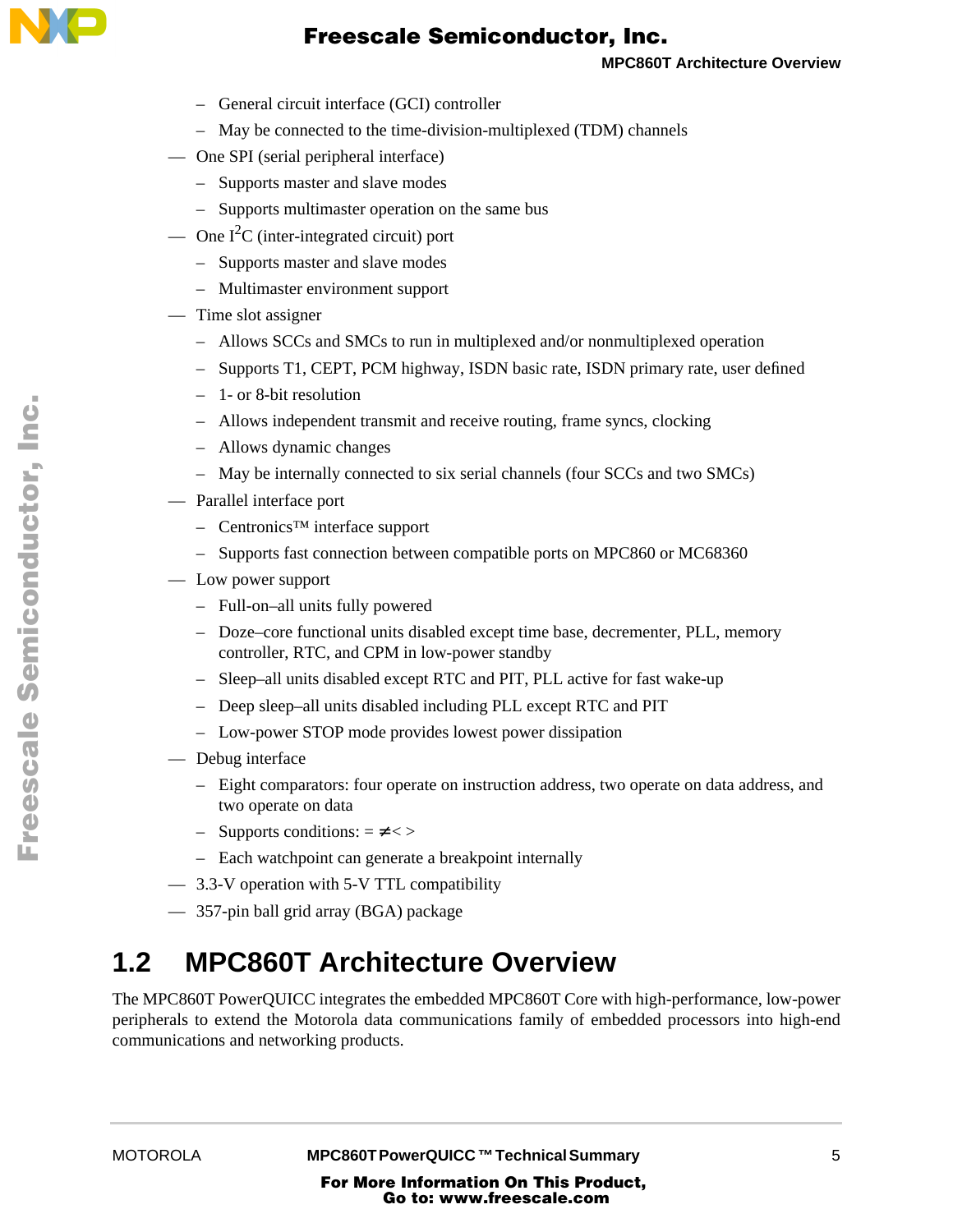

#### **MPC860T Architecture Overview**

The MPC860T PowerQUICC is comprised of four modules connected to the 32-bit internal bus: the embedded MPC860T Core, the system integration unit (SIU), the communication processor module (CPM), and the Fast Ethernet controller (FEC). The MPC860T PowerQUICC block diagram is shown in Figure 1.



**Figure 1. . MPC860T PowerQUICC Block Diagram** 

# **1.2.1 Embedded MPC860T Core**

The embedded MPC860T Core is compliant with the PowerPC user instruction set architecture; refer to the *The Programming Environments Manual for 32-Bit Implementations of the PowerPC Architecture*, Rev. 2 for more information. The embedded MPC860T Core is a fully-static design that consists of two functional units—the integer unit and the load/store unit. It executes all integer and load/store operations directly on the hardware. The core supports integer operations on a 32-bit internal data path and 32-bit arithmetic hardware. The core interface to the internal and external buses is 32 bits. The core uses a two-instruction load/store queue, a four- instruction prefetch queue, and a six-instruction history buffer. The core performs branch folding and branch prediction with conditional prefetch, but without conditional execution. The embedded MPC860T Core can operate on 32-bit external operands with one bus cycle.

The MPC860 integer unit supports 32- x 32-bit fixed-point general-purpose registers. It can execute one integer instruction each clock cycle. Each element in the integer unit is clocked only when valid data is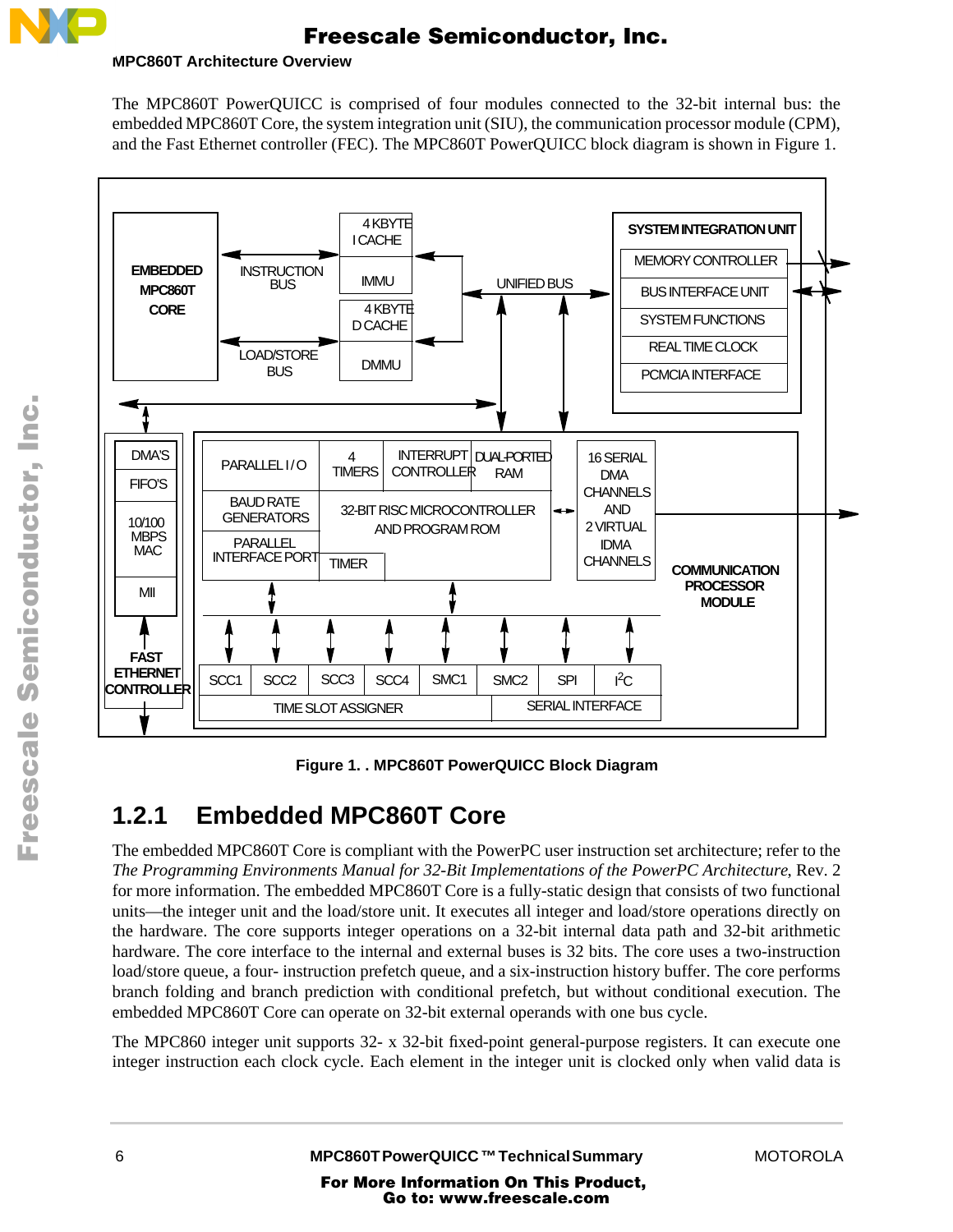

present in the data queue ready for operation. This assures that the power consumption of the device is held to the absolute minimum required to perform an operation.

The embedded MPC860T Core is integrated with MMUs as well as 4-Kbyte instruction and data caches. Each MMU provides a 32-entry, fully-associative instruction and data TLB, with multiple page sizes of: 4 Kbytes, 16 Kbytes, 512 Kbytes, 256 Kbytes, and 8 Mbytes. It supports 16 virtual address spaces with 8 protection groups. Three special registers are available as scratch registers to support software tablewalk and update.

The instruction cache is 4 Kbytes, two-way, set associative with physical addressing. It allows single-cycle access on hit with no added latency for miss. It has four words per line, and supports burst linefill using least recently used (LRU) replacement. The cache may be locked on a per-line basis for application-critical routines.

The data cache is 4 Kbytes, two-way, set associative with physical addressing. It allows single-cycle access on hit with one added clock latency for miss. It has four words per line, supporting burst linefill using LRU replacement. The cache may be locked on a per-line basis for application-critical routines. The data cache can be programmed to support copy-back or write-through via the MMU. The cache-inhibit mode can be programmed per MMU page.

The embedded MPC860T core with its instruction and data caches delivers approximately 87 MIPS at 66 MHz, using Dhrystone 2.1, based on the assumption that it is issuing one instruction per cycle with a cache hit rate of 94%.

The embedded MPC860T Core provides a much improved debug interface that operates without causing any degradation in the speed of user operations. This interface supports six watchpoint signals that are used to detect software events. Internally the MPC860T has eight comparators, four of which operate on the effective address on the address bus. The remaining four comparators are split, with two comparators operating on the effective address on the data bus, and two comparators operating on the data on the data bus. The embedded MPC860T Core can compare using  $=$ ,  $\le$   $\le$  > conditions to generate watchpoints. Each watchpoint can then generate a breakpoint that can be programmed to trigger in a programmable number of events.

# **1.2.2 Fast Ethernet Controller (FEC)**

The Fast Ethernet controller on the MPC860T PowerQUICC is compliant with the IEEE 802.3u specification for 10-Mbps and 100-Mbps connectivity. Full-duplex 100-Mbps operation is supported at system clock rates of 50 MHz and higher. A 33-MHz system clock supports 10-Mbps operation or half-duplex 100-Mbps operation.

The Fast Ethernet controller provides greatly reduced bus utilization through the use of bursting DMA. Optimization of bus utilization allows the MPC860T to be used in systems with low-cost memories such as fast page mode DRAM.

Transmit and receive FIFOs further reduce bus utilization by localizing all collisions to the Fast Ethernet controller. On the transmit side, a full collision window of transmit frame data is maintained in the FIFO, eliminating the need for repeated DMA over the system bus in the event of a collision. On the receive side, a full collision window of data is received before any receive data is transferred into system memory, allowing the FIFO to be flushed in the event of a runt or collided frame, with no DMA activity. However, external memory for data buffers and buffer descriptors is required; on-chip FIFOs are only designed to compensate for collisions and for system bus latency.

Independent transmit and receive buffer descriptor rings located in external memory allow nearly unlimited flexibility in memory management of transmit and receive data frames. Locating buffer descriptors in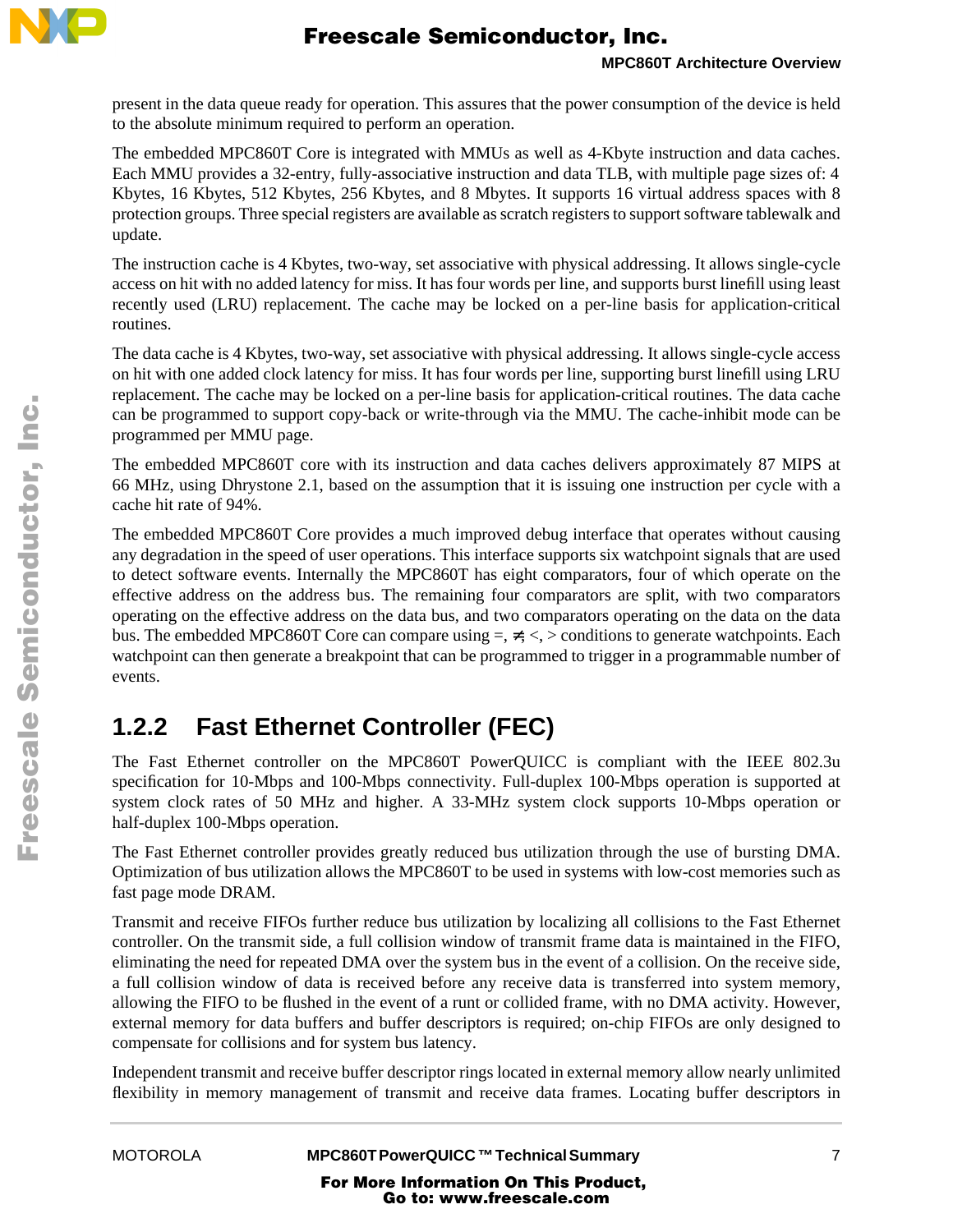

#### **MPC860T Architecture Overview**

external memory has two advantages—first, external memory (i.e., DRAM) is low cost; secondly, descriptor rings in external memory have no inherent size limitations, allowing the memory management to be optimized according to specific system needs.

# **1.2.3 System Interface Unit (SIU)**

The SIU on the MPC860T PowerQUICC integrates general-purpose features useful in almost any 32-bit processor system, enhancing the performance provided by the system integration module (SIM) on the MC68360 QUICC device.

Although the embedded MPC860T core is always a 32-bit device internally, it may be configured to operate with an 8-, 16- or 32-bit data bus. Regardless of the choice of the system bus size, dynamic bus sizing is supported. Bus sizing allows 8-, 16-, and 32-bit peripherals and memory to exist in the 32-bit system bus mode.

The SIU also provides power management functions, reset control, decrementer, time base and real-time clock.

The memory controller supports up to eight memory banks with glueless interfaces to DRAM, SRAM, SDRAM, EPROM, Flash EPROM, SRDRAM, EDO and other peripherals with two-clock access. The memory controller supports bursting and variable memory block sizes from 32 Kbytes to 256 Mbytes. The memory controller provides 0–15 wait states for each bank of memory and can use address type matching to qualify each memory bank access. It also provides four byte-enable signals for varying width devices, one output enable signal, and one boot chip select available at reset.

The DRAM interface supports port sizes of 8, 16, and 32 bits. Memory banks are defined in depths of 256 and 512 Kbytes, and 1, 2, 4, 8, 16, 32, and 64 Mbytes for all port sizes. In addition, memory depth is defined as 64 Kbytes and 128 Kbytes for 8-bit memory or 128 Mbytes and 256 Mbytes for 32-bit memory. The DRAM controller supports page mode access for successive transfers within bursts. The MPC860T supports a glueless interface to one bank of DRAM; external buffers are required for additional memory banks. The refresh unit provides  $\overline{CAS}$  before  $\overline{RAS}$ , a programmable refresh timer, refresh active during external reset, disable refresh modes, and stacking up to seven refresh cycles. The DRAM interface uses a programmable state machine to support almost any memory interface.

#### **1.2.3.1 PCMCIA Controller**

The PCMCIA interface is a master (socket) controller and is compliant with release 2.1. The interface supports up to two independent PCMCIA sockets requiring only external transceivers/buffers. The interface provides eight memory or I/O windows where each window is allocated to a particular socket. If only one PCMCIA port is being used, the unused PCMCIA port may be used as general-purpose input with interrupt capability.

#### **1.2.3.2 Power Management**

The MPC860 PowerQUICC family supports a wide range of power management features including full-on, doze, sleep, deep sleep, and low-power stop. In full-on mode the MPC860 processor is fully powered with all internal units operating at the full speed of the processor. A programmable clock divider allows the OS to reduce the operational frequency of the processor. Doze mode disables core functional units other than the time base, decrementer, PLL, memory controller, RTC, and places the CPM in low-power standby mode. Sleep mode disables everything except the RTC and PIT, leaving the PLL active for quick wake-up. The deep sleep mode disables the PLL for lower power but slower wake-up. Low-power stop disables all logic

t o

r, I

n

.<br>ق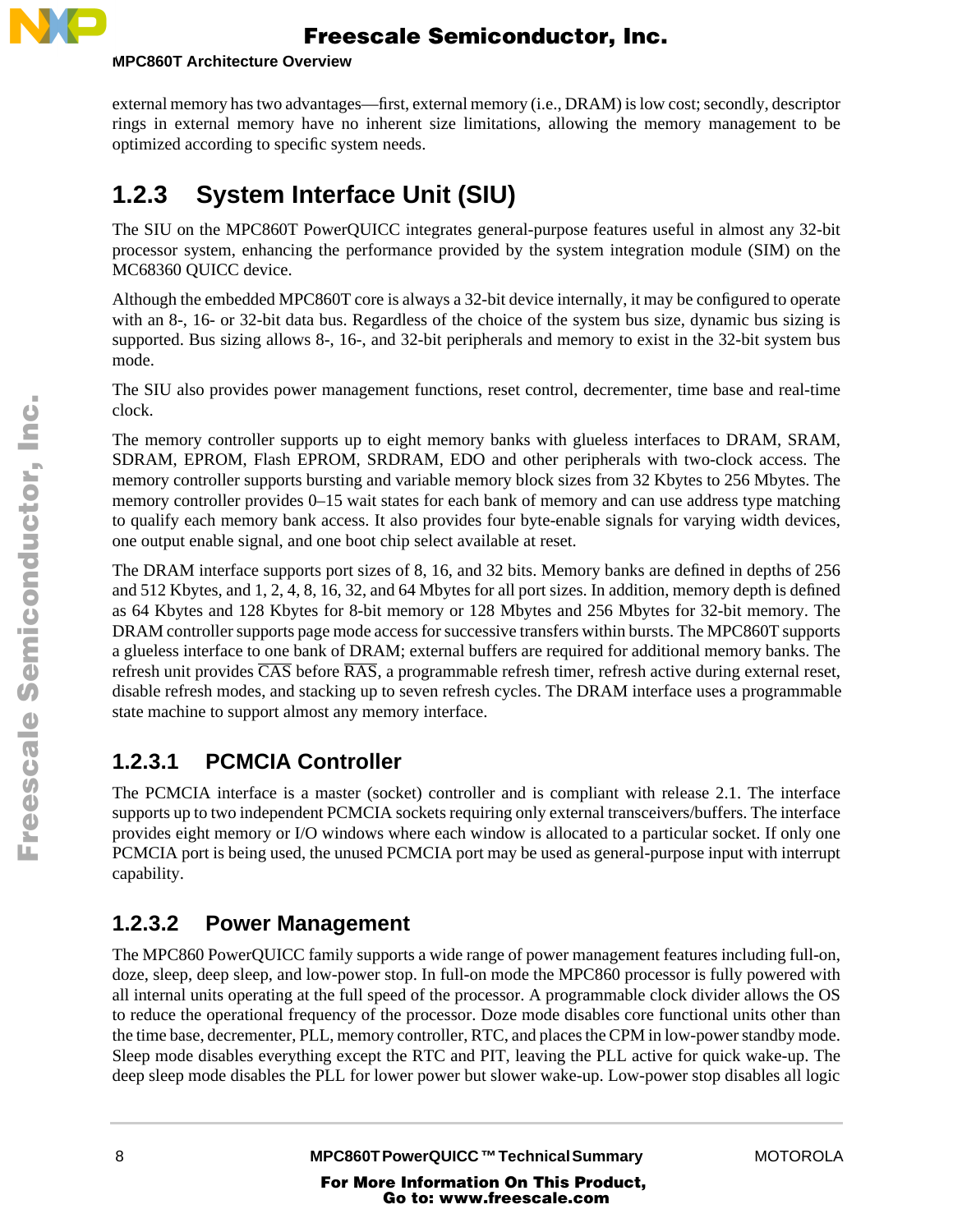

in the processor except the minimum logic required to restart the device, providing the lowest power consumption but requiring the longest wake-up time.

#### **1.2.3.3 Communications Processor Module (CPM)**

The MPC860 PowerQUICC family, like the earlier generation MC68360 QUICC, implements a dualprocessor architecture. This dual-processor architecture provides both a high-performance, general-purpose processor for application programming use as well as a special-purpose communications processor module (CPM) uniquely designed for communications needs.

The CPM contains features that allow the PowerQUICC to excel in communications and networking products. These features may be divided into three subgroups:

- Communications processor (CP)
- Sixteen independent serial DMA (SDMA) controllers
- Four general-purpose timers

The CP provides the communication features of the MPC860 PowerQUICC family. Included are a RISC processor, four serial communication controllers (SCC), two serial management controllers (SMC), one serial peripheral interface (SPI), one  $I^2C$  Interface, 5 Kbytes of dual-port RAM, an interrupt controller, a time slot assigner, three parallel ports, a parallel interface port, four independent baud rate generators, and sixteen serial DMA channels to support the SCCs, SMCs, SPI, and I<sup>2</sup>C.

The SDMAs provide two channels of general-purpose DMA capability for each communications channel. They offer high-speed transfers, 32-bit data movement, buffer chaining, and independent request and acknowledge logic.

The four general-purpose timers on the CPM are identical to the timers found on the MC68360 and still support the internal cascading of two timers to form a 32-bit timer.

The PowerQUICC family maintains the best features of the MC68360 QUICC, while making changes required to provide for the increased flexibility, integration, and performance requested by customers demanding the performance of the PowerPC architecture. Because the CPM architectural approach remains intact between the PowerQUICC family and the MC68360 QUICC, a user of the MC68360 QUICC can easily become familiar with the PowerQUICC.

Additionally, like the MC68MH360, QUICC32, and the MPC860MH, the MPC860T supports the QMC microcode, enabling it to provide protocol processing for multiple time-division-multiplexed channels over a single SCC.

#### **1.2.3.4 The QMC Microcode**

The standard MPC860 can handle one logical channel performing the protocol framework for each of its serial channels. This logical channel is used in time-division-multiplexed interfaces. In contrast, the QMC microcode emulates up to 64 serial controllers that can operate in either HDLC mode or transparent mode within one single SCC.

Refer to the *QMC Supplement to MC68360 and MPC860 User's Manuals* for more details about the features and operation of the QMC microcode.

# **1.2.4 Software Compatibility Issues**

The following list summarizes the major software differences between the MC68360 QUICC and the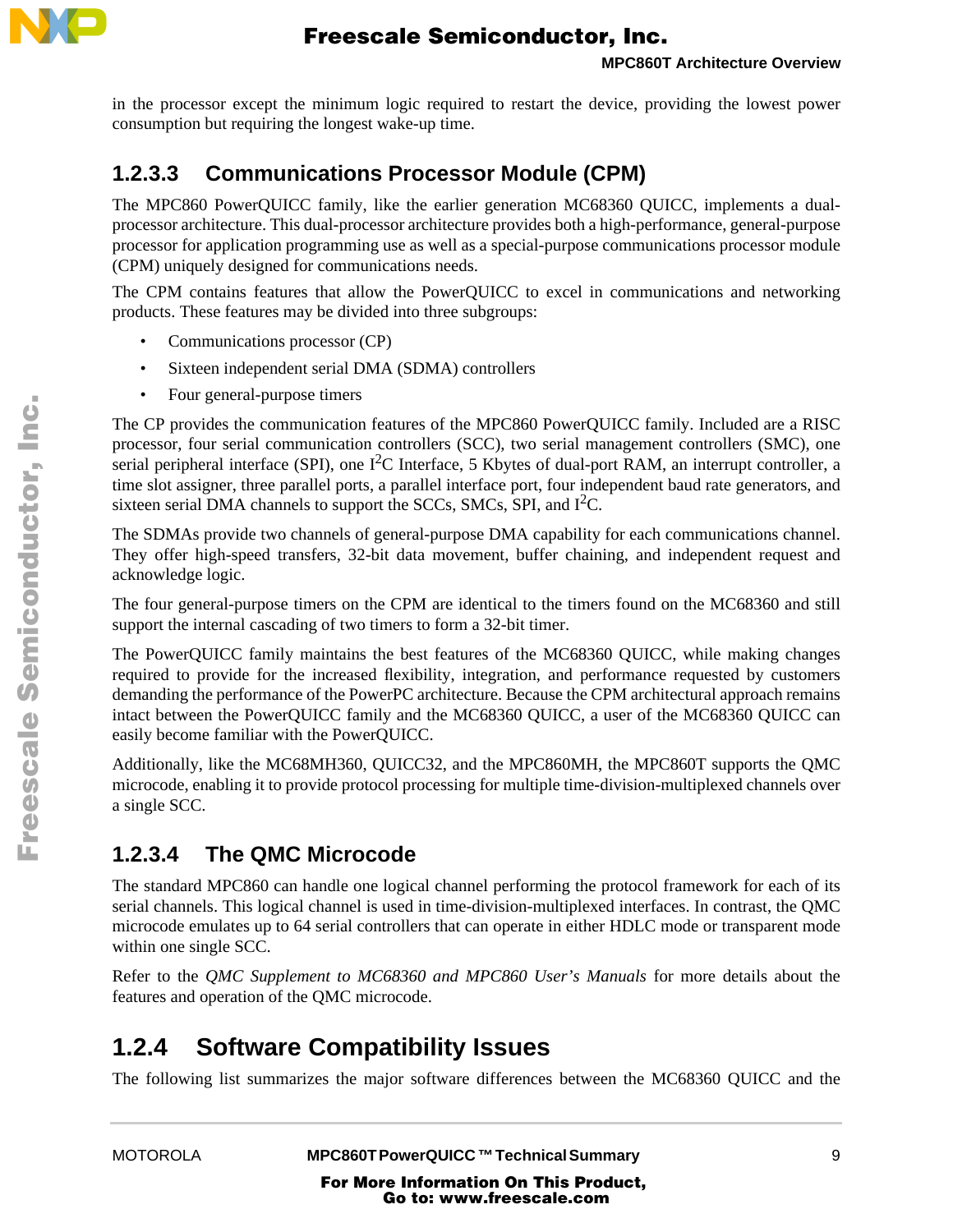

**PowerQUICC Glueless System Design** 

MPC860 PowerQUICC family:

- Since the MPC860 PowerQUICC family uses an embedded MPC860T core, code written for the MC68360 must be recompiled for the PowerPC instruction set. Code that accesses the MC68360 peripherals requires only minor modifications for use with the MPC860. Although the functions performed by the PowerQUICC SIU are similar to those performed by the QUICC SIM, the initialization sequence for the SIU is different, and, therefore, code that accesses the SIU must be rewritten. Many developers of 68K compilers now provide compilers that also support the PowerPC architecture.
- When porting code from the MC68360 CPM to the MPC860 CPM, the software writer will find new options for hardware breakpoint on CPU commands, addresses, and serial requests that are useful for software debugging. Support for single-step operation with all the registers of the CPM visible makes software development for the CPM on the MPC860T processor even simpler.

# **1.3 PowerQUICC Glueless System Design**

A fundamental design goal of the MPC860 PowerQUICC family is ease of interface to other system components. Figure 2 shows a system configuration that offers one EPROM, one Flash EPROM, and supports two DRAM SIMMs. Depending on the capacitance on the system bus, external buffers may be required. From a logic standpoint, however, a glueless system is maintained.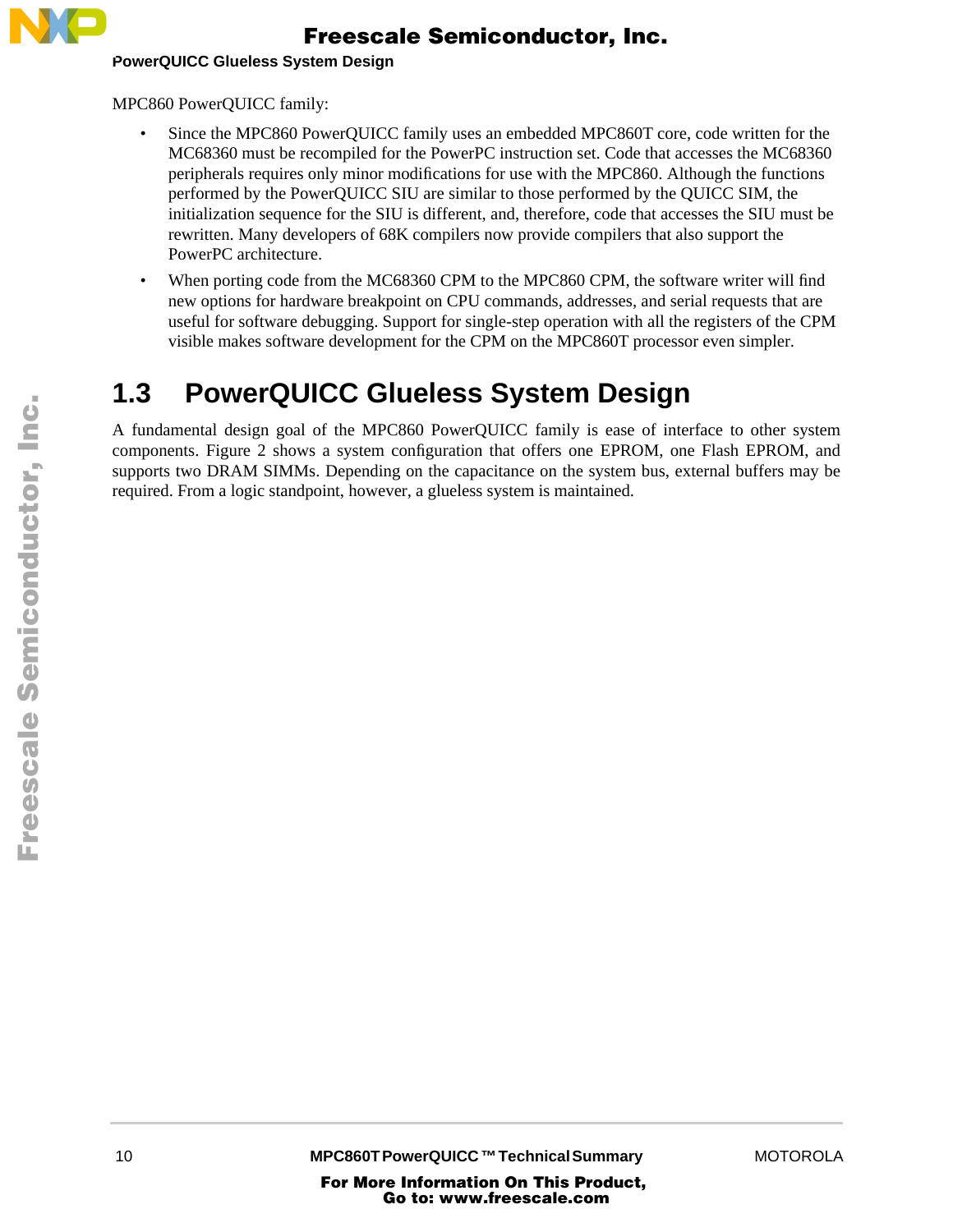

**PowerQUICC Glueless System Design**



#### **Figure 1. MPC860T System Configuration**

Figure 3 shows the glueless connection of the MPC860T serial channels to physical layer framers and transceivers.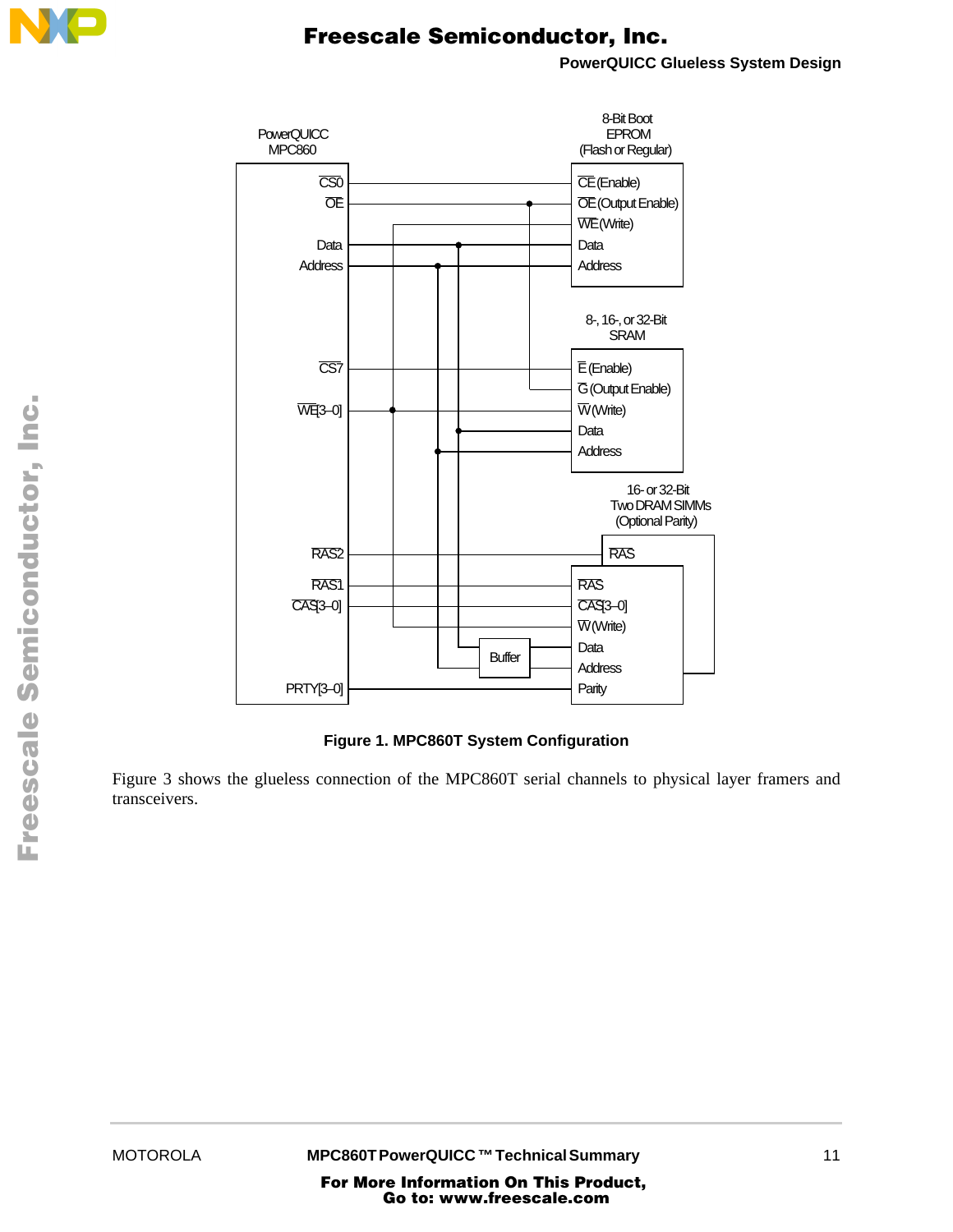

**Ordering Information** 





# **1.4 Ordering Information**

Table 1. identifies the packages and operating frequencies available for the MPC860T.

**Table 1. . MPC860T Package/Frequency Availability**

| Package Type                    | <b>Frequency (MHz)</b> | <b>Temperature</b>                                                                                    | <b>Order Number</b>                       |
|---------------------------------|------------------------|-------------------------------------------------------------------------------------------------------|-------------------------------------------|
| Ball grid array<br>(ZP suffix)  | 33<br>50<br>66         | $0^{\circ}$ C to $70^{\circ}$ C<br>$0^{\circ}$ C to $70^{\circ}$ C<br>$0^{\circ}$ C to $70^{\circ}$ C | MPC860TZP33<br>MPC860TZP50<br>MPC860TZP66 |
| Ball grid array<br>(CZP suffix) | TBD                    | $-40^{\circ}$ C to 95 $^{\circ}$ C<br>Junction temp.                                                  | TBD                                       |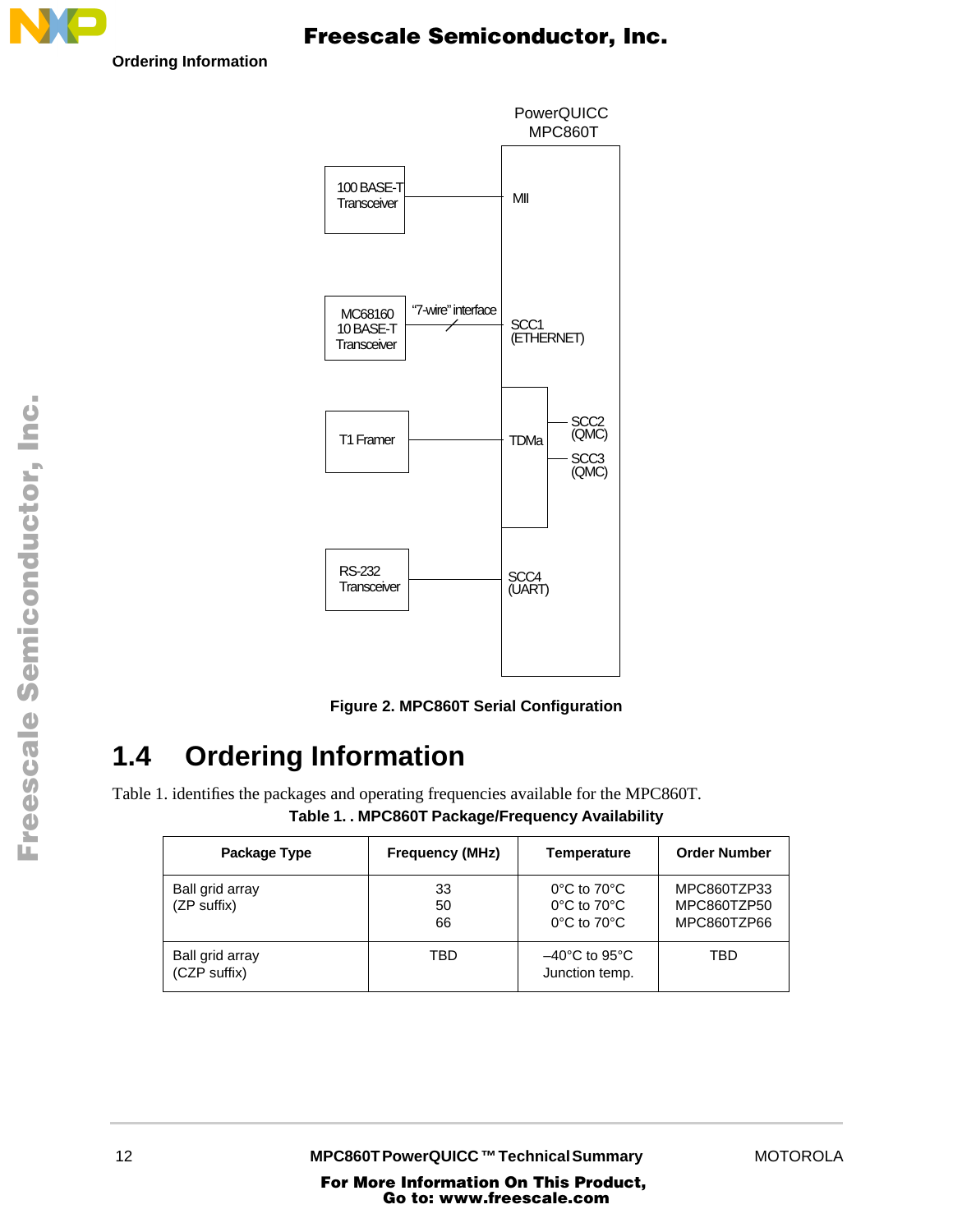

**Ordering Information**

For additional information, see the documents listed in Table 2..

#### **Table 2. . Reference Documents**

| <b>Document Title</b>                                                                        | <b>Order Number</b>                                                      | <b>Contents</b>                                         |
|----------------------------------------------------------------------------------------------|--------------------------------------------------------------------------|---------------------------------------------------------|
| <b>MPC860T Fast Ethernet Controller Supplement</b><br>to the MPC860 PowerQUICC User's Manual | A preliminary version is<br>available on the Motorola<br>NetComm website | Contains detailed information for<br>design             |
| QMC Supplement to MC68360 and MPC860<br>User's Manuals                                       | QMCSUPPLEMENT/AD                                                         | Supports MC68MH360,<br>MPC860MH and MPC860DH<br>devices |
| <b>MPC860 PowerQUICC User's Manual</b>                                                       | MPC860UM/AD                                                              | Detailed information for design                         |

#### **Table 3. Document Revision History**

| <b>Revision</b> | Date    | <b>Changes</b>                                       |
|-----------------|---------|------------------------------------------------------|
| υ.ι             | 12/2001 | Revised for new template, added this revision table. |